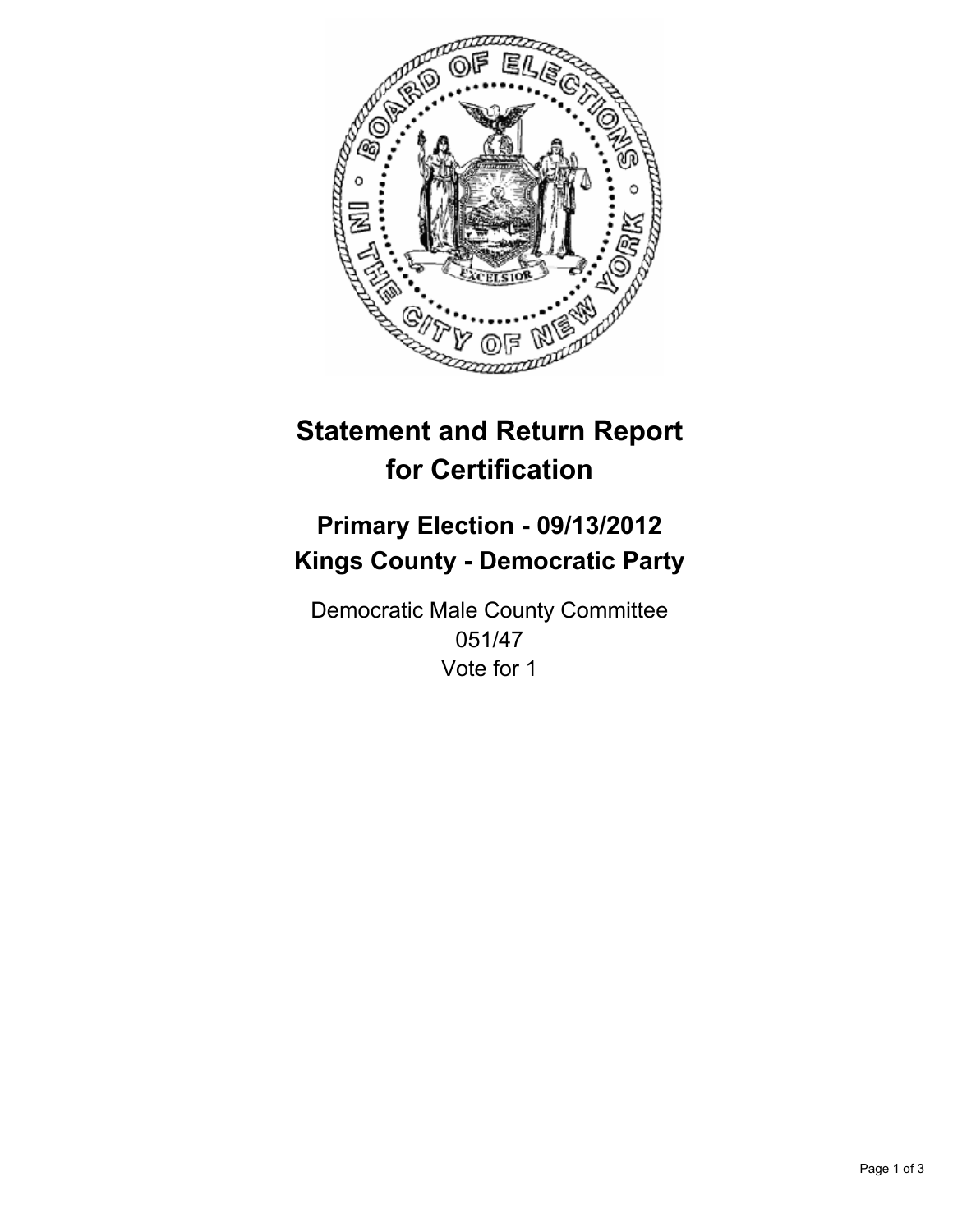

### **Assembly District 47**

| <b>PUBLIC COUNTER</b>                                    | 14             |
|----------------------------------------------------------|----------------|
| <b>EMERGENCY</b>                                         | 0              |
| ABSENTEE/MILITARY                                        | 0              |
| <b>FEDERAL</b>                                           | 0              |
| SPECIAL PRESIDENTIAL                                     | 0              |
| <b>AFFIDAVIT</b>                                         |                |
| <b>Total Ballots</b>                                     | 15             |
| Less - Inapplicable Federal/Special Presidential Ballots | $\Omega$       |
| <b>Total Applicable Ballots</b>                          | 15             |
| <b>VICTOR WONG</b>                                       | $\overline{2}$ |
| <b>WILLIAM COLTON</b>                                    | 13             |
|                                                          |                |